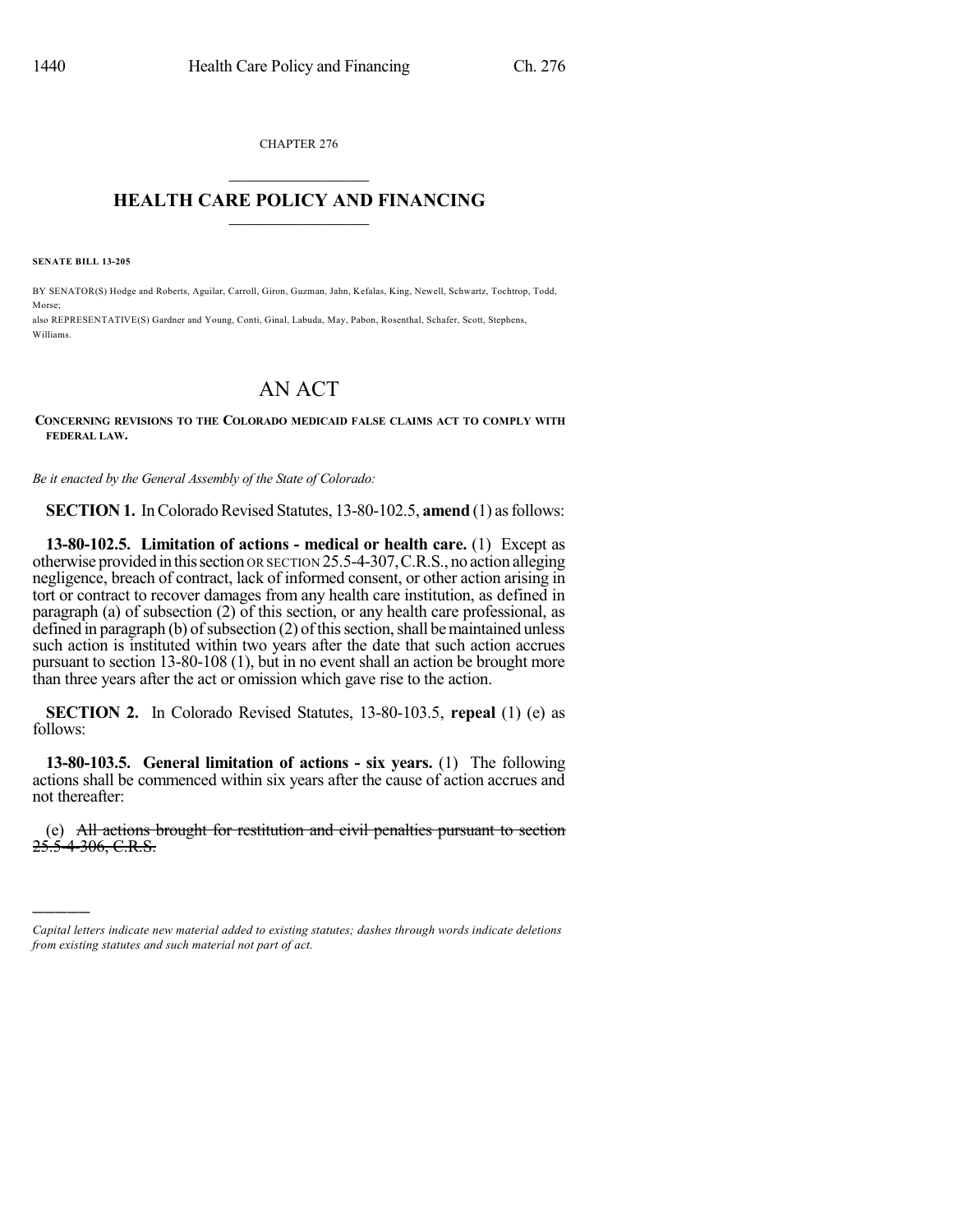**SECTION 3.** In Colorado Revised Statutes, 25.5-4-304, **amend** (5) as follows:

**25.5-4-304. Definitions.** As used in sections 25.5-4-303.5 to 25.5-4-309, unless the context otherwise requires:

(5) "Obligation" means a fixed or contingent duty arising from an express or implied contractual, quasi-contractual, grantor-grantee, licensor-licensee, statutory, fee-based, or similar relationship, and OR the retention of overpayment.

**SECTION 4.** In Colorado Revised Statutes, 25.5-4-305, **amend** (1) introductory portion and (1) (a) as follows:

**25.5-4-305. False medicaid claims - liability for certain acts.** (1) Except as otherwise provided in subsection  $(2)$  of this section, a person is liable to the state for a civil penalty of not less than five thousand FIVE HUNDRED dollars and not more than ten ELEVEN thousand dollars, PROVIDED THAT THESE UPPER AND LOWER LIMITS ON LIABILITY SHALL AUTOMATICALLY INCREASE TO EQUAL THE CIVIL PENALTY ALLOWED UNDER THE FEDERAL "FALSECLAIMS ACT",31U.S.C. SEC.3729,ET SEQ., IF AND AS THE PENALTIES IN SUCH FEDERAL ACT MAY BE ADJUSTED FOR INFLATION AS DESCRIBED IN SAID ACT IN ACCORDANCE WITH THE FEDERAL "CIVIL PENALTIES INFLATION ADJUSTMENT ACT OF 1990", PUB. L. NO. 101-410, plus three times the amount of damages that the state sustains because of the act of that person, if the person:

(a) Knowingly presents, or causes to be presented, to an officer or employee of the state a false or fraudulent claim for payment or approval;

**SECTION 5.** In Colorado Revised Statutes, 25.5-4-306, **amend** (2)(e), (5), and (7) as follows:

**25.5-4-306. Civil actions for false medicaid claims.** (2) **Actions by private persons.** (e) When a relator brings an action under this subsection (2), the federal false claims act, or any similar provision of the laws of any other state, no person other than the state may intervene or bring a related action based on the facts underlying the pending action.

(5) **Certain actions barred.** (a) A court shall not have jurisdiction over an action brought under this section against a member of the general assembly, a member of the state judiciary, or an elected official in the executive branch of the state of Colorado IF THE ACTION IS BASED ON EVIDENCE OR INFORMATION KNOWN TO THE STATE WHEN THE ACTION WAS BROUGHT.

(b) A relator shall not bring an action under subsection (2) of this section that is based upon allegations or transactions that are the subject of a civil suit in a court of this state or an administrative civil money penalty proceeding in which the state is already a party.

(c) (I) A court shall not have jurisdiction over DISMISS an action OR CLAIM brought under subsection (2) of this section if the action is based upon the public disclosure of allegations or transactions in a UNLESS OPPOSED BY THE STATE, IF SUBSTANTIALLY THE SAME ALLEGATIONS OR TRANSACTIONS AS ALLEGED IN THE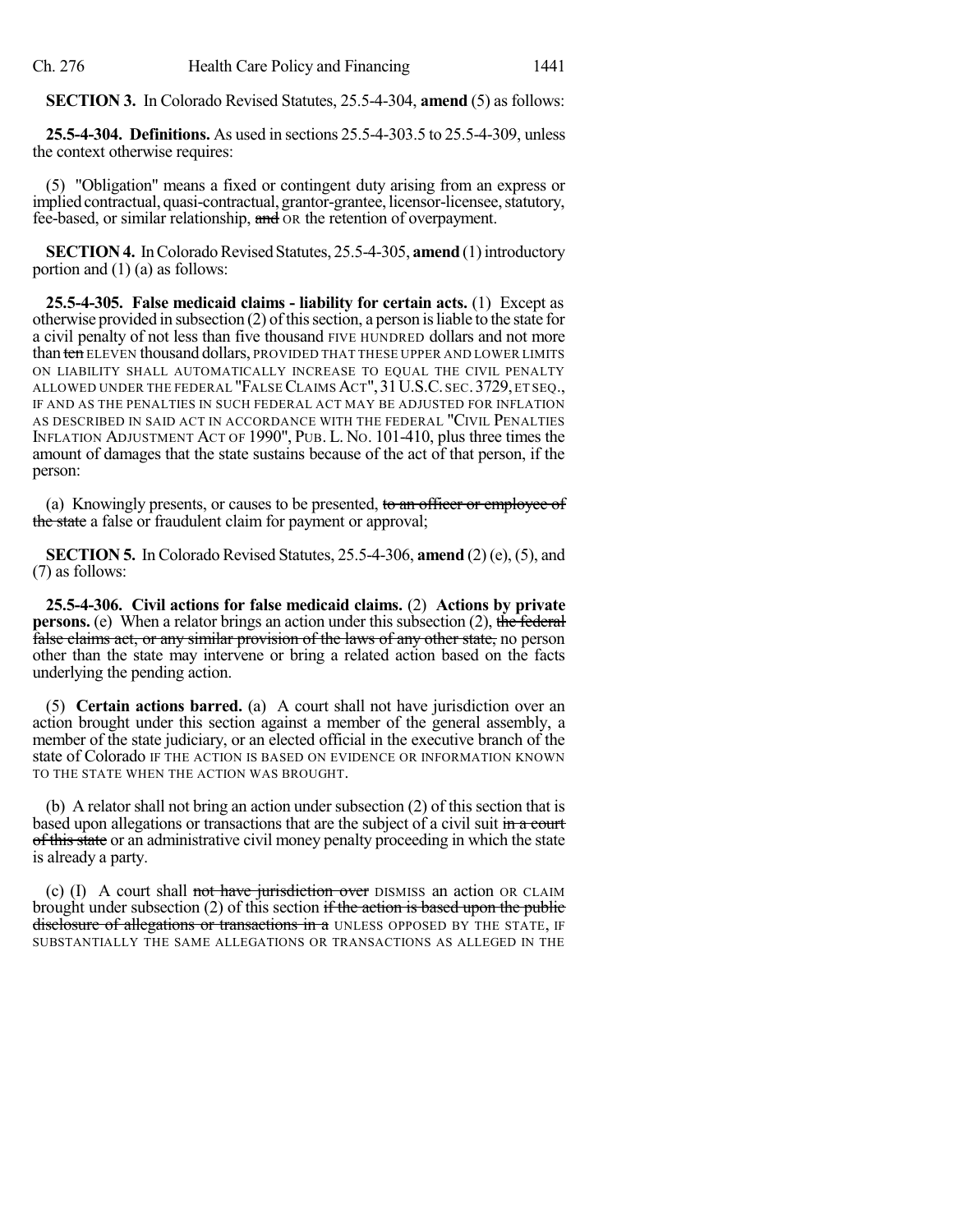ACTION OR CLAIM WERE PUBLICLY DISCLOSED IN A STATE criminal, civil, or administrative hearing IN WHICH THE STATE OR ITS AGENT IS A PARTY, in a legislative, administrative, or state auditor's report, hearing, audit, or investigation, or from BY the news media, unless the action is brought by the state or the relator is an original source of the information. that is the basis for the action.

 $(II)$  For purposes of this paragraph  $(c)$ , "original source" means an individual who has direct and independent knowledge of the information on which the allegations are based PRIOR TO A PUBLIC DISCLOSURE UNDER SUBPARAGRAPH (I) OF THIS PARAGRAPH (c) HAS VOLUNTARILY DISCLOSED TO THE STATE THE INFORMATION ON WHICH THE ALLEGATIONS OR TRANSACTIONS IN A CLAIM ARE BASED, OR WHO HAS KNOWLEDGE THAT IS INDEPENDENT OF AND MATERIALLY ADDS TO THE PUBLICLY DISCLOSED ALLEGATIONS OR TRANSACTIONS, and has voluntarily provided the information to the state before filing an action under subsection (2) of this section. that is based on the information.

(7) **Private action for retaliation.** (a) A relator AN EMPLOYEE, CONTRACTOR, OR AGENT shall be entitled to all relief necessary to make the relator EMPLOYEE, CONTRACTOR, OR AGENT whole, if the relator EMPLOYEE, CONTRACTOR, OR AGENT is discharged, demoted, suspended, threatened, harassed, or in any other manner discriminated against in the terms and conditions of the relator's employment by the defendant or by any other person because of lawful acts done by the relator EMPLOYEE, CONTRACTOR, OR AGENT, OR ASSOCIATED OTHERS in furtherance of an action under this section or in furtherance of an effort to stop any violations of section 25.5-4-305.

(b)  $(I)$  A relator AN EMPLOYEE, CONTRACTOR, OR AGENT who seeks relief pursuant to this subsection (7) shall be entitled to all relief necessary to make the relator EMPLOYEE, CONTRACTOR, OR AGENT whole. Such relief shall include:

(A) If the relator is an employee, Reinstatement with the same seniority status the relator EMPLOYEE, CONTRACTOR, OR AGENT would have had but for the discrimination, twice the amount of back pay, and interest on the back pay; and

(B) Compensation for any special damages sustained as a result of the discrimination or retaliation, including litigation costs and reasonable attorney fees.

(II)  $\overline{A}$  relator AN EMPLOYEE, CONTRACTOR, OR AGENT may bring an action in the appropriate court of the state for the relief provided in this subsection (7).

**SECTION 6.** In Colorado Revised Statutes, 25.5-4-307, **add** (5) as follows:

**25.5-4-307. False medicaid claims procedures.** (5) A PRIVATE ACTION FOR RETALIATION UNDER SECTION  $25.5$ -4-306 (7) MAY NOT BE BROUGHT MORE THAN THREE YEARS AFTER THE DATE WHEN THE RETALIATION OCCURRED.

**SECTION 7. Act subject to petition - effective date.** This act takes effect at 12:01 a.m. on the day following the expiration of the ninety-day period after final adjournment of the general assembly (August 7, 2013, if adjournmentsine die is on May 8, 2013); except that, if a referendum petition is filed pursuant to section  $1(3)$ of article V of the state constitution against this act or an item, section, or part of